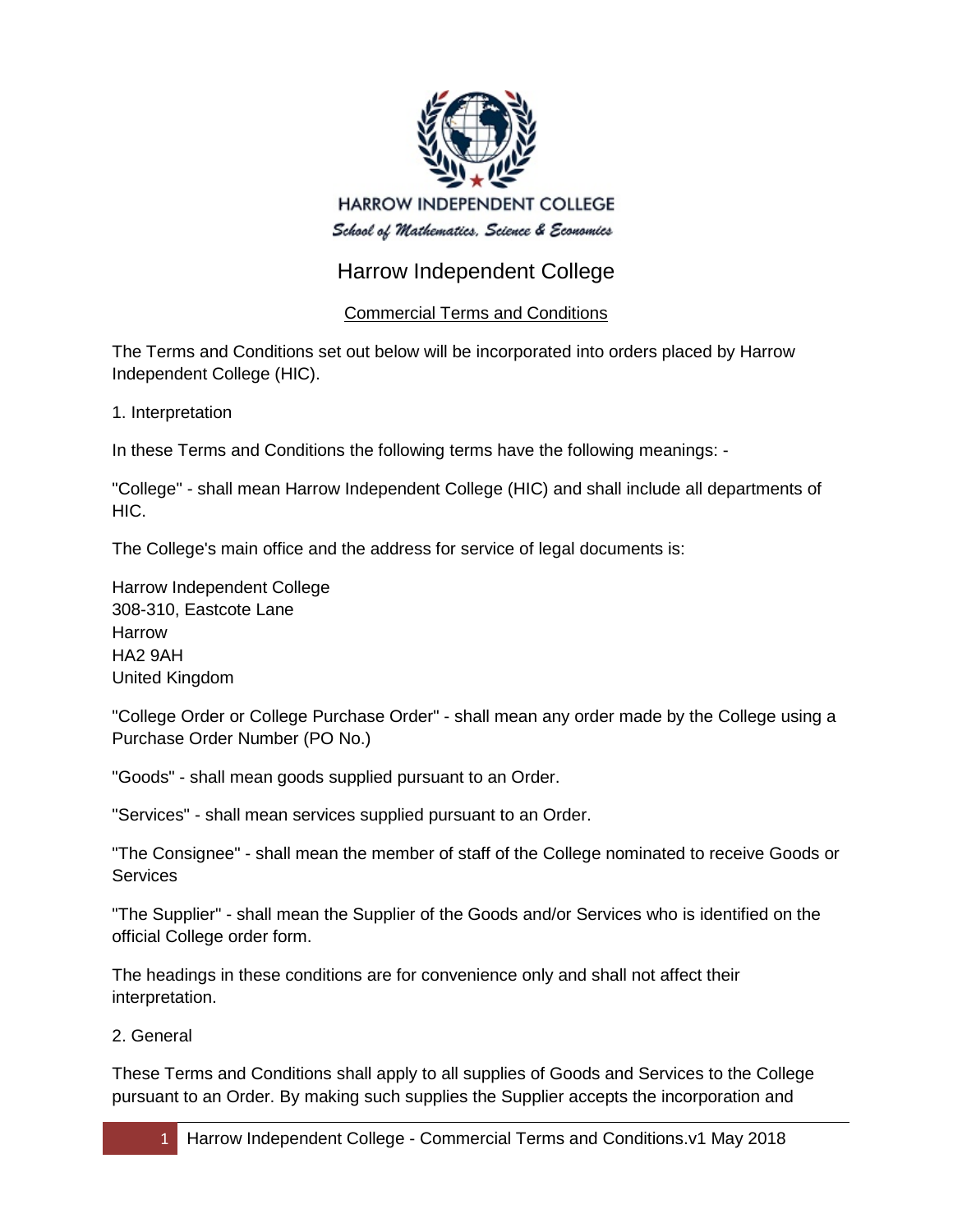application of the Terms and Conditions. The College is only prepared to place Orders on the basis of these Terms and Conditions.

No employee, servant or agent of the College is empowered to make any representation on behalf of the College which conflicts in any way with these Terms and Conditions, or to vary them in any way whatsoever, save by express agreement in writing signed by the Principal of the College or his duly appointed nominee. Any such nominee will be able to provide written proof of their delegated authority if required.

## 3. Orders

Purchase Orders will be issued on the official College order form. To be valid the order must carry a PO Number.

#### 4. Price and invoicing

(i) Where the price is quoted on an Order it shall, unless otherwise stated, be inclusive of all charges for packaging, freight, carriage, insurance, delivery and installation of the Goods at the address as stated in the Order and any duties, tariffs, taxes or levies other than Value Added Tax. In such cases the price may not be increased without the College's prior written consent.

(ii) Where the price quoted in an Order is an estimated price, the Supplier shall supply the Goods and/or Services at his normal terms applying at the time the Order is issued (subject to Clause 8, below). In the event that the price of the Goods and/or Services exceeds the estimated price by more than 10% the College may decline to proceed with the Order and the Supplier must seek explicit confirmation to continue from the College before attempting to make delivery. Unless such confirmation is obtained the Supplier shall not be obliged to deliver the Goods or perform the Services but in the event that he does so he shall not be entitled to any increase above 10% of the estimated price.

(iii) Invoices must carry the Order number and be sent to the Invoice address stated on the official College order form. An invoice must be submitted for each Order and should detail the Goods or Services provided. The College will not pay any invoice that is not supported by the Order number.

(iv) Where delivery charges, handling charges or "minimum order surcharges" are expressly agreed not to be included in the price quoted in an Order, only one such charge or surcharge shall be payable by the College in respect of each order, regardless of the number of packages actually delivered in fulfillment of an Order, except where more than one delivery is made at the express request of the College.

(v) Invoices are paid 30 days after receipt (or 30 days after satisfactory delivery of the Goods or completion of the Services, whichever is the latest)

(vi) The following information must be quoted in the Supplier's invoices:-

- a. Supplier's VAT registration number
- b. College PO number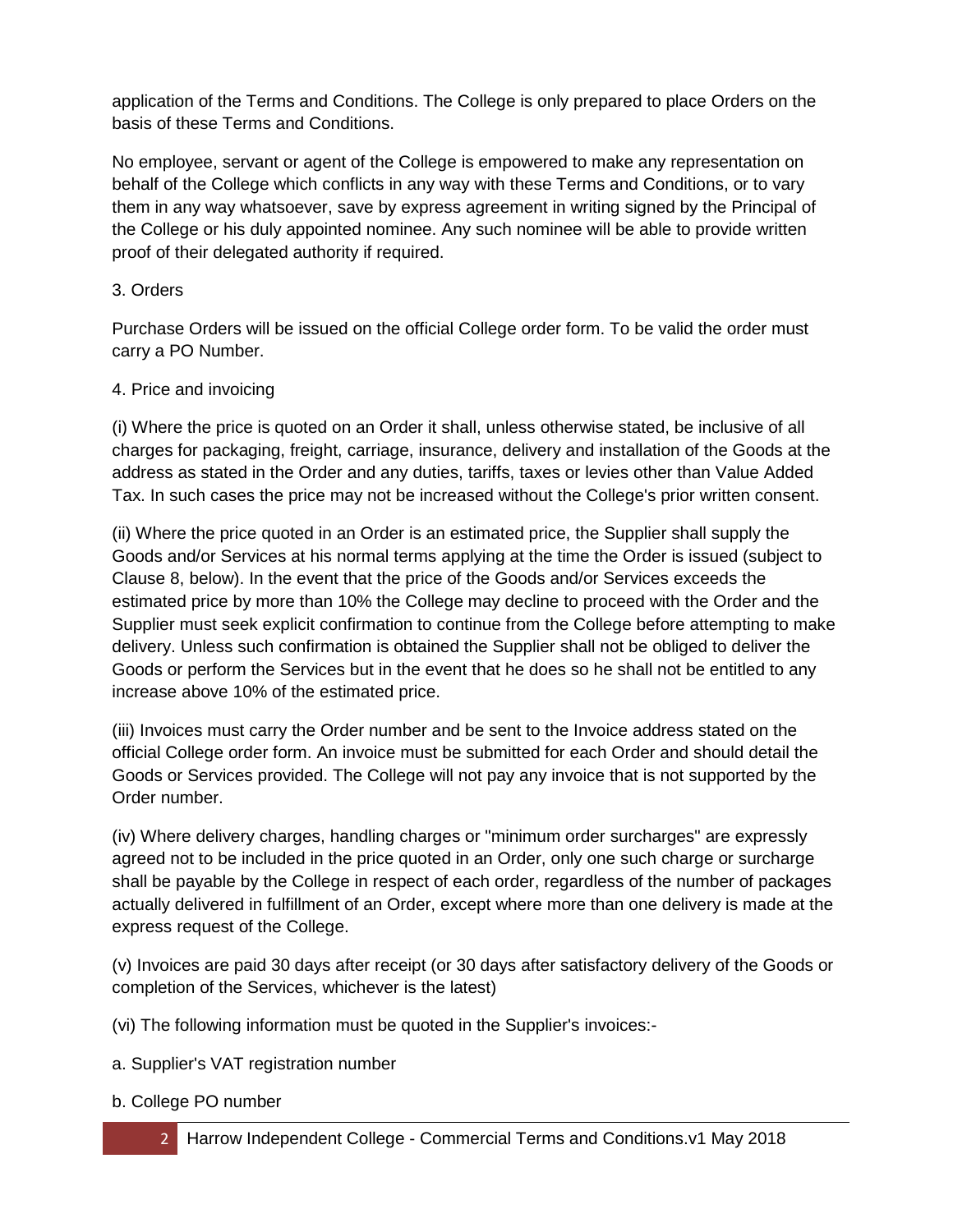- c. Number and type of packages per invoice
- d. Delivery Terms (if at variance with Purchase Order)

#### 5. Packing and Delivery

(i) Goods shall be securely packaged and clearly addressed to the Consignee.

(ii) Every delivery of Goods shall be accompanied by a delivery note stating the College PO number, the quantity and exact description of each article supplied. Any special directions for storage of perishable goods, and the expiry date of the contents (if applicable) must be clearly and visibly stated on the outside of every package.

(iii) Deliveries shall be made to the address shown in the College Order between 09.00 hrs and 16.30 hrs Monday to Friday unless otherwise specified by the College.

(iv) A signature, supported by a legibly printed name, acknowledging receipt of the Goods or Services must be obtained from the Consignee. Such signature shall not constitute acceptance of the Goods nor shall such signature or any acceptance by the College relieve the Supplier of any of his obligations in relation to the Services. The College shall be entitled to reject any workmanship or materials, or any Goods delivered which are not in accordance with the Order and the College will not be deemed to have accepted any of the Goods until it has had a reasonable time to inspect them following delivery.

(v) The College will not accept cash on delivery (COD) deliveries unless previously agreed.

(vi) The College shall not be obliged to safeguard or return any packaging unless it is clearly marked "returnable", shows the Supplier's name and address and is invoiced separately and credited in full upon return.

#### 6. Risk

The Goods and any work performed by the Supplier shall be and remain for all purposes at the risk of the Supplier until the Consignee pursuant to Clause 5 accepts them or the completion of the Services, whichever is the later.

#### 7. Delivery date or completion deadline

If a College Order whether placed verbally or in writing states a specific date on or before which delivery of the Goods is to be made or the Services completed, the College shall be entitled to reject Goods or Services delivered or performed after such date and the Supplier shall be liable for any loss, damage or expense incurred by the College as a result of any failure to deliver or perform in accordance with the terms of the College Order or at all.

#### 8. Discounts

The College is entitled to all discounts or special terms negotiated with the supplier.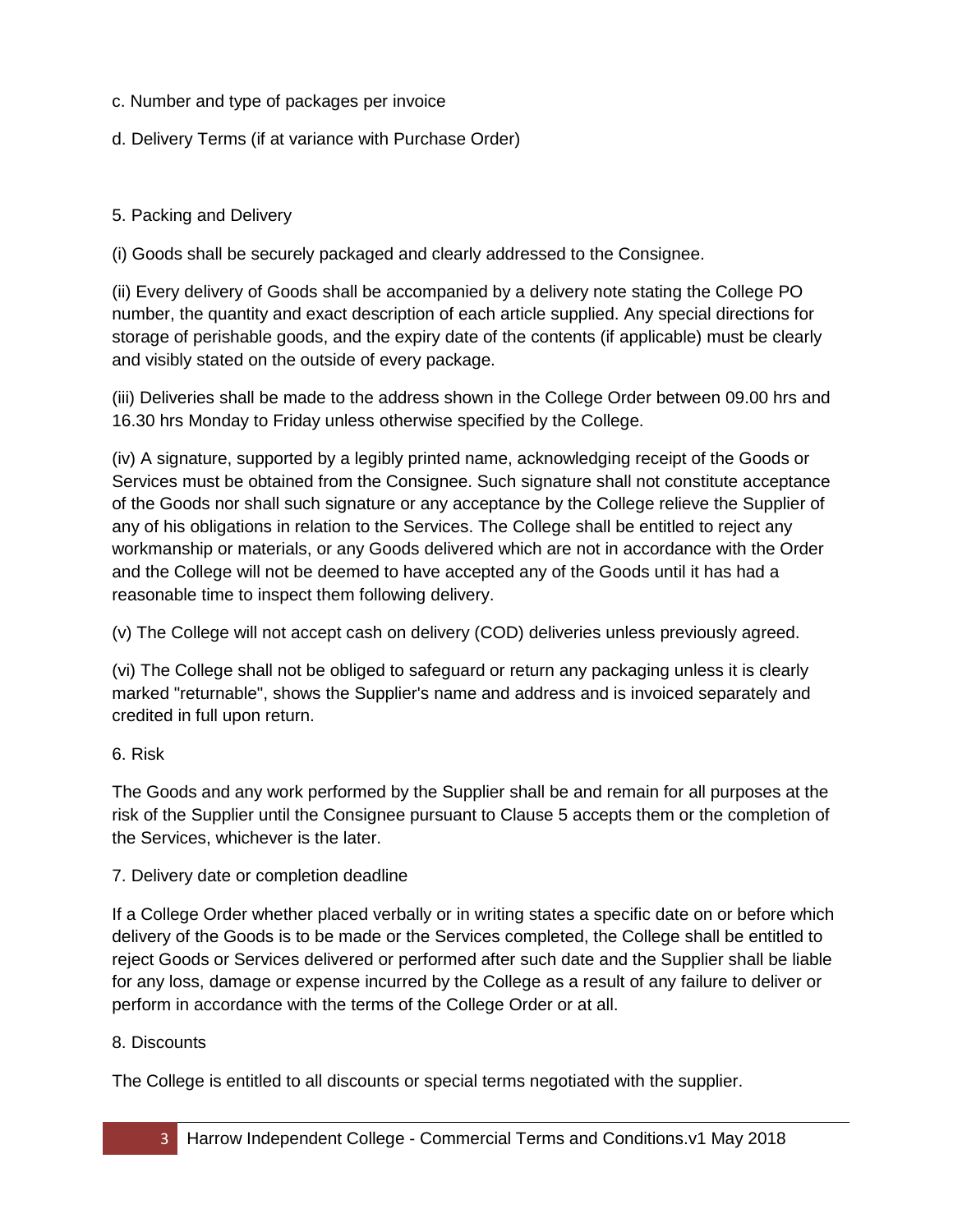#### 9. Variations

The College may at any time instruct the variation of the Goods or Services or the manner of their delivery or performance, save that variations affecting Goods shall be instructed before dispatch or shipment of such Goods. Where in the College's opinion such variation or any breach of the Order by the College will prevent the Supplier from complying with a delivery date or completion deadline stated in the Order, the College should by notice in writing grant a fair and reasonable extension to such date and/or deadline.

The College and Supplier shall endeavour to agree in advance any price change connected with a variation. Failing such agreement, and strictly provided that the Supplier has notified the College of any claimed price increase in advance of performing the variation, the College shall pay the reasonable cost of giving effect to the variation, not to exceed the sum notified in advance by the Supplier. Provided always that no price increase shall be payable for any variation which arises or is necessitated due to any breach of this Order or the negligence or default of the Supplier, its servants, agents or sub-contractors.

#### 10. Title

Save as shall otherwise have been expressly agreed in writing between the College and the Supplier title to and property on the Goods shall pass to the College on acceptance by the Consignee pursuant to Clause 5 (iv).

#### 11. Warranties and Guarantees

Without prejudice to any guarantees and warranties implied by law, the Goods and Services (including all material and workmanship) shall comply in every respect with any requirements of the College set out or referred to in the official College PO form. All guarantees given by a manufacturer, and/or a supplier in respect of the Goods shall form a part of and be incorporated in this Order provided that nothing in such warranties or guarantees shall be effective to exclude or limit the Suppliers liability.

#### 12. Advertising

The name of the College, its constituent institutions or departments shall not be used in advertising for any purpose without the prior written consent of the Principal.

#### 13. Confidentiality

(i) All matters concerning any College Purchase Order shall be confidential.

(ii) Any drawings, specifications, circuit diagrams, computer programmes, tools or materials supplied by the College shall be used only for the purpose for which they are so supplied and shall not be divulged, copied or transmitted to third parties without prior written permission from the Principal. Such items remain the property of the College and shall be returned upon completion of the College Purchase Order.

#### 14. Force Majeure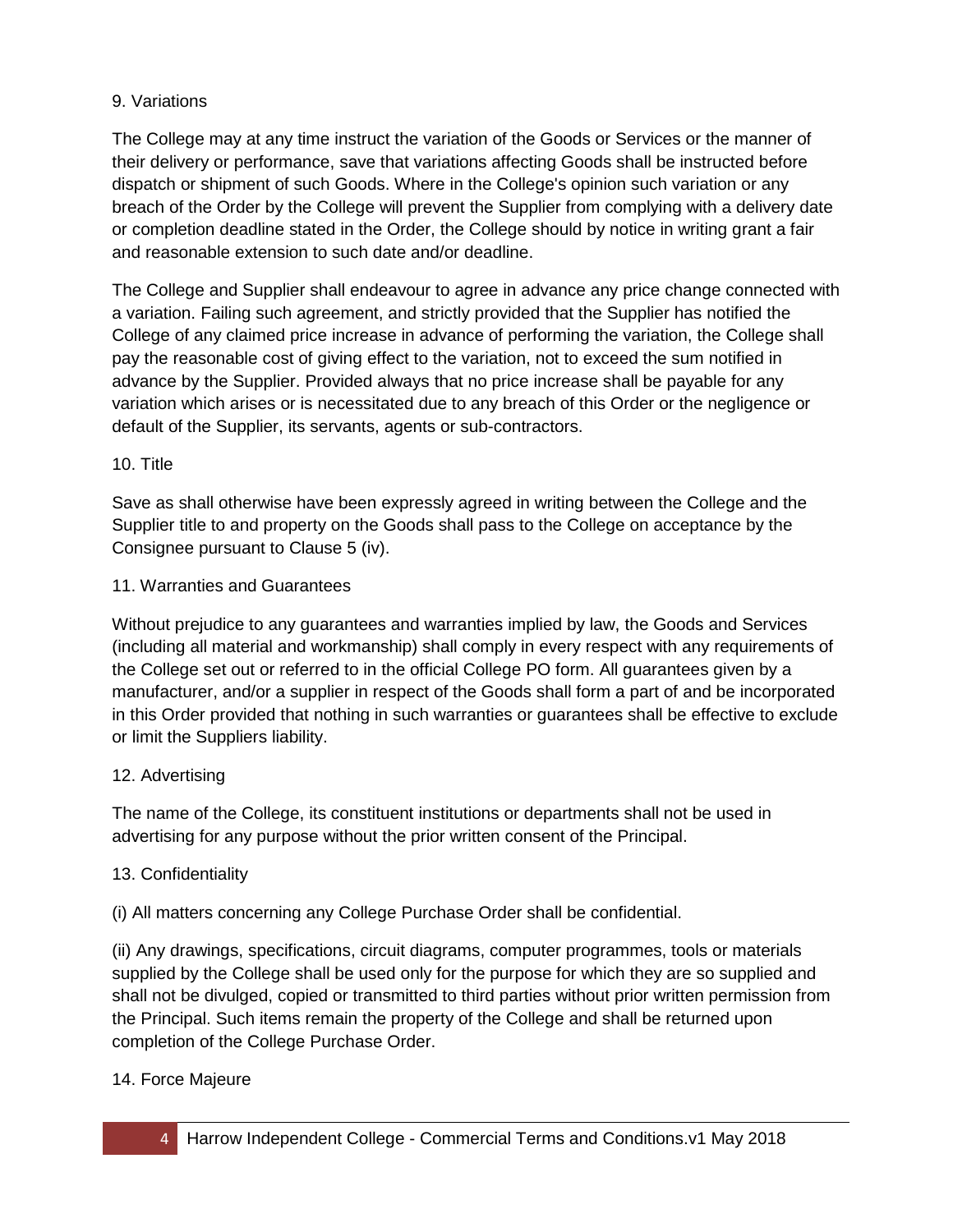The College shall not be liable to the Supplier for any loss, damage or expense incurred by the Supplier by reason of the failure of the College to accept the Goods or Services due to any circumstance or circumstances reasonably outside the College's control.

### 15. Sub-contracting

College Purchase Orders shall not be redirected, assigned or subcontracted to other suppliers without the prior agreement of the College.

#### 16. Patent Infringement

The Supplier shall indemnify and keep the College indemnified against all liability for the infringement of patents or breach of copyright or the infringement of other intellectual property rights protected by law, arising out of the supply of the Goods or Services to the College and against such liability arising out of the use by the College of the Goods so supplied.

#### 17. Building work

Contracts involving structural alterations or maintenance to the fabric of College building are subject to special terms and conditions and such contracts shall not be undertaken on any other basis. The relevant terms and conditions may be obtained from the Principal of the College.

#### 18. Health and Safety

(i) The Supplier shall comply at all times with the College safety policy and with all applicable statutory requirements (including without limitation the Health and Safety at Work etc. Act 1974) and shall indemnify and keep the College indemnified against all civil liability incurred for the Supplier's breach of or failure to comply with same.

(ii) The College Health and Safety policy and Fire Hazards and Safety procedures may be viewed on the College's website. It is the Supplier's responsibility to obtain a copy of these policies and he must do so and acquaint himself with the same before entering any premises of the College.

(iii) The College will not accept any liability for any cost incurred by the Supplier in complying with the College Health and Safety policy and Fire Hazards and Safety procedures. Any such costs shall be deemed to be included in the Supplier's estimate or tender.

(iv) The Supplier is advised that the work of the Science Lab in the College involves activities that are potentially hazardous to health and safety unless appropriate precautions are taken. The Lab should not therefore be entered by anyone unless accompanied by an authorised member of the College staff.

## 19. Corrupt gifts

(i) The Supplier shall not offer or agree to give any person in the service of the College any gift or consideration of any kind as inducement or reward for doing or forbearing to do or for having done or forborne to do any act in relation to the obtaining or execution of this or any other Order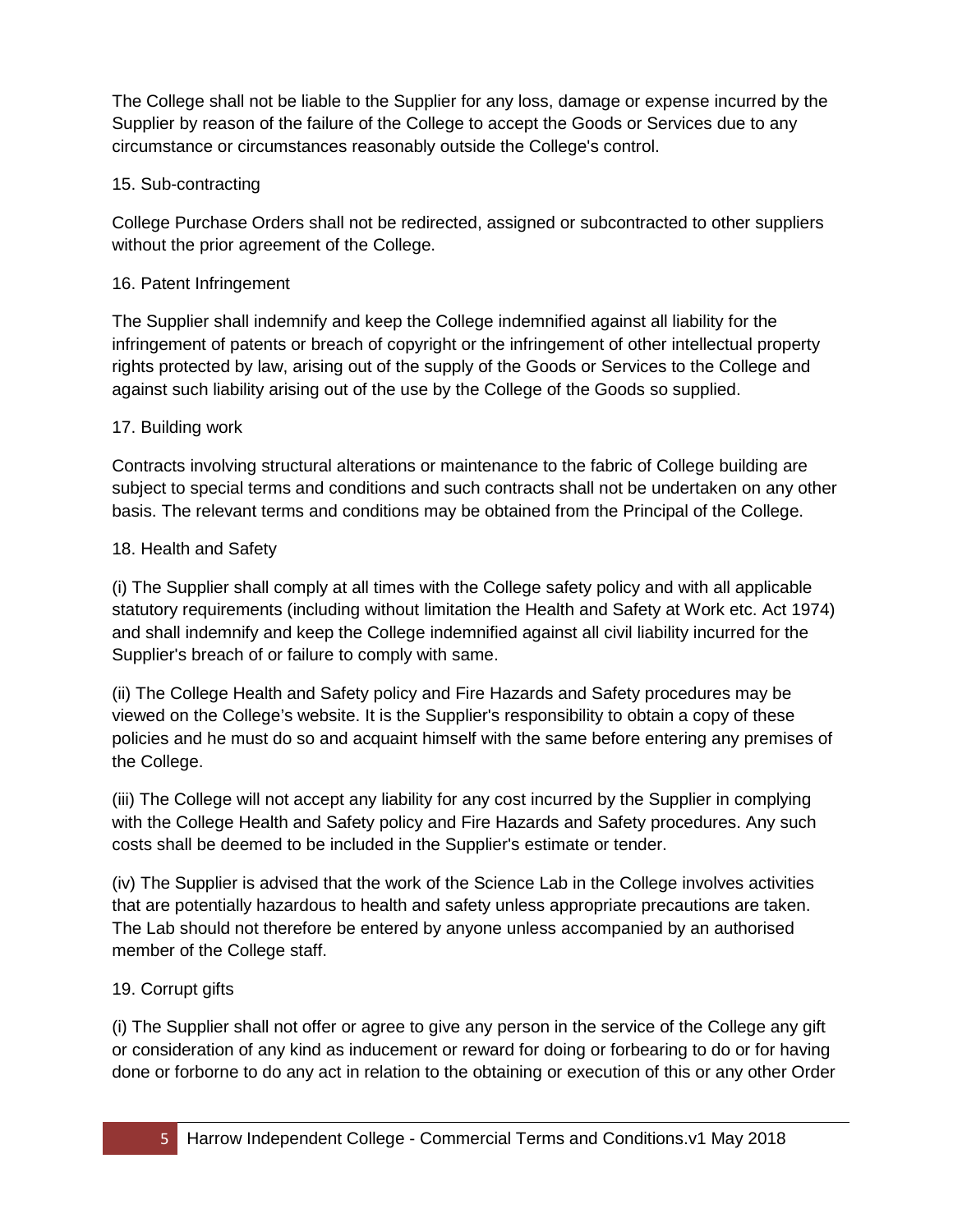or contract with the College or for showing or forbearing to show favour or disfavour to any person in relation to this or any other Order or contract with the College.

(ii) Any breach of this Clause 19 by the Supplier or by anyone employed by him or acting on his behalf (whether with or without the knowledge of the Supplier) or the commission of any offence by the Supplier or by anyone employed by him or acting on his behalf under the Prevention of Corruption Acts 1889 to 1916, in relation to this or any other order made by the College shall entitle the College (without prejudice to any other rights and remedies) to cancel the Order with immediate effect. Following such cancellation (and without prejudice to the Colleges rights under Clause 20) the College shall be entitled to recover from the Supplier the value of any gift or consideration as aforesaid and all payments made by the College pursuant to the Order, provided that the College shall return to the Supplier any goods or materials previously supplied to the Order which can reasonably and without expense be returned.

(iii) Any dispute, difference or question arising out or in connection with the interpretation of this Clause 19 or the exercise by the College of it remedies under this Clause 19 shall be decided by the College whose decision shall be final and conclusive.

#### 21. Cancellation

The College may by written notice, cancel an Order in whole or part at any time. Subject to the following sentence the College shall pay in accordance with the Order for Goods and Services supplied up to the date of cancellation together with the Supplier's reasonable unavoidable costs incurred because of the cancellation of the Order. Where the College under Clause 19 makes the cancellation or where the Supplier was in breach of the Order at the date of cancellation, the rights of the College and the Supplier should be the same as if the Supplier had, by such breach, repudiated the Order and the College had by its notice accepted such repudiation.

#### 22. Indemnity

The Supplier shall indemnify the College against each and every liability the College may incur to any person, and against all loss, damage, expenses, costs, claims and proceedings suffered or incurred by the College to the extent that the same arise out of or in connection with any breach by the Supplier of this Order or any negligence, omission or default by the Supplier, its servants, agents or subcontractors.

#### 23. Waiver of rights and severability of conditions

Any failure by the College to enforce these Terms and Conditions in a particular instance shall not be construed as a relinquishment of its rights in future instances. If any provision of these Terms and Conditions is held to be invalid or unenforceable in whole or in part, the remaining provisions shall remain in full force and effect.

#### 24. Legal construction